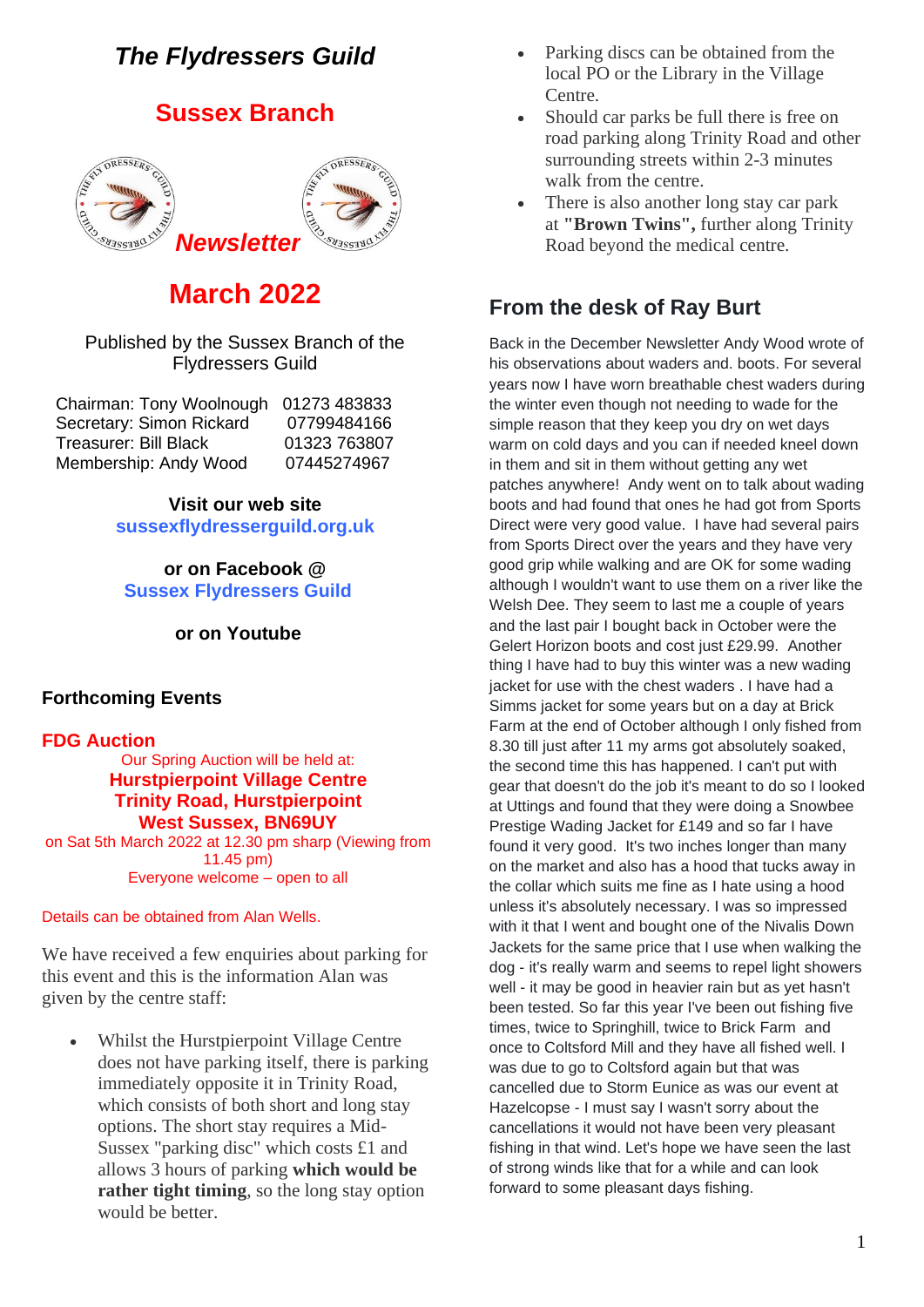# **Learning From Teaching.**

When I first started teaching at secondary level, some time just after the Bronze Age, I soon realised that if you have to *teach* something to somebody, you learn quickly how l*ittle* you actually know about how to teach your subject matter and often, how much *more* you have to learn about a subject.

I was reminded of this recently in the context of fly fishing. I had received a Whatsapp message out of the blue one night about the possibility of fly-fishing lessons from a 25 year old lad .I wanted to get him into the sport without costing him too much in the first instance, so I just asked him to pay for ½ of my 2 fish ticket, as I hoped he would become independent enough to allow me some fishing time during the day.



We met at Brick Farm, as I thought a good chance of catching a fish would be the most assured way of exciting newcomers enough to make them want to invest in the sport. To cut a long story short, after an hour and a half's casting coaching on Stag Lake and me managing a fish in a break from talking at him, I decided a move to the top of Spring Lake might work. There seemed to be a few fish moving there and the wind direction would be helpful for his casting. This proved to be a good choice. After improving his casting reach, a change of fly and losing a fish due to me not explaining clearly enough how to hand line one in, Adam finally hooked and brought in a feisty 1 ½ lb rainbow. Although he was a carp angler Adam was astounded by the fight he had on light tackle and this as much as anything might "hook him", to use the time- honoured cliché.

Although he had no more hook-ups in the remaining hour or so (I only managed one more fish on what was quite a hard day) ,Adam seemed genuinely pleased with his day. I have offered him other opportunities for some coaching and he may buy himself a starter set-up, possibly from the auction. So let's hope we have a new recruit to the sport. We certainly need some young blood.

It was also interesting talking to Phil Axel whilst I was there. He believes this younger carp angling crowd is a group we should target as potential fly fishers. I had been under the impression that the *cost* of trout fishing was a stumbling block for these anglers. However, he pointed out that many carp anglers will spend at least

£25 on fees for a session and have to equip themselves with a lot of gear which is equally as expensive as some of our fly fishing outfits. Groundbait and boilies are also consumable items which add to the outlay and at least with trout fishing there is the potential to go home with supper. Adam had assumed that he would be wading along a river for most of the day, so again this is a misconception about the sport we need to allay. He seemed genuinely surprised not just at the very different techniques but also the thrill of a far more "direct" contact with the fish you hook. So can we come up with a means of snagging this group of potential fly fishers? Perhaps "*starter sampling days*" at a willing fishery where we supply the gear & coaching time, is a low cost option? Answers on a post card please…..

For my part, the day made me think a little more as to what's meant by a "good" cast & the constituent parts of a fly cast. Mind you knowing what to do and executing it are two very different things. Ha Ha!

### **AW**

### **Coltsford Mill Trout Fishery**

### **The Fishery is OPEN on a pre-booked basis only. Remember to book in advance and enjoy the great sport of fly fishing at Coltsford Mill Trout Fishery.**



Coltsford Mill, in Surrey is mentioned in the Domesday Book and at over 940 years old is an exclusive twelve acre estate comprising four acres of picturesque trout water containing two lakes, the Willow and the Mill, each fed by the River Eden, which in turn also feeds the Top Cascade and the Lower Cascade. The River Eden flows into Kent where it becomes a tributary of the River Medway.

Coltsford Mill, map reference 51.238 N, 0.000 E is exactly on the Greenwich Meridian which runs through the main lake, the Mill.

The waters are stocked with hard-fighting Rainbow, Brown, Blue, Sparctic and Tiger trout grown on in our own stew-ponds from stock size of 2lb up to heavyweight doubles, boasting a fishery record of 22lb and 2oz.